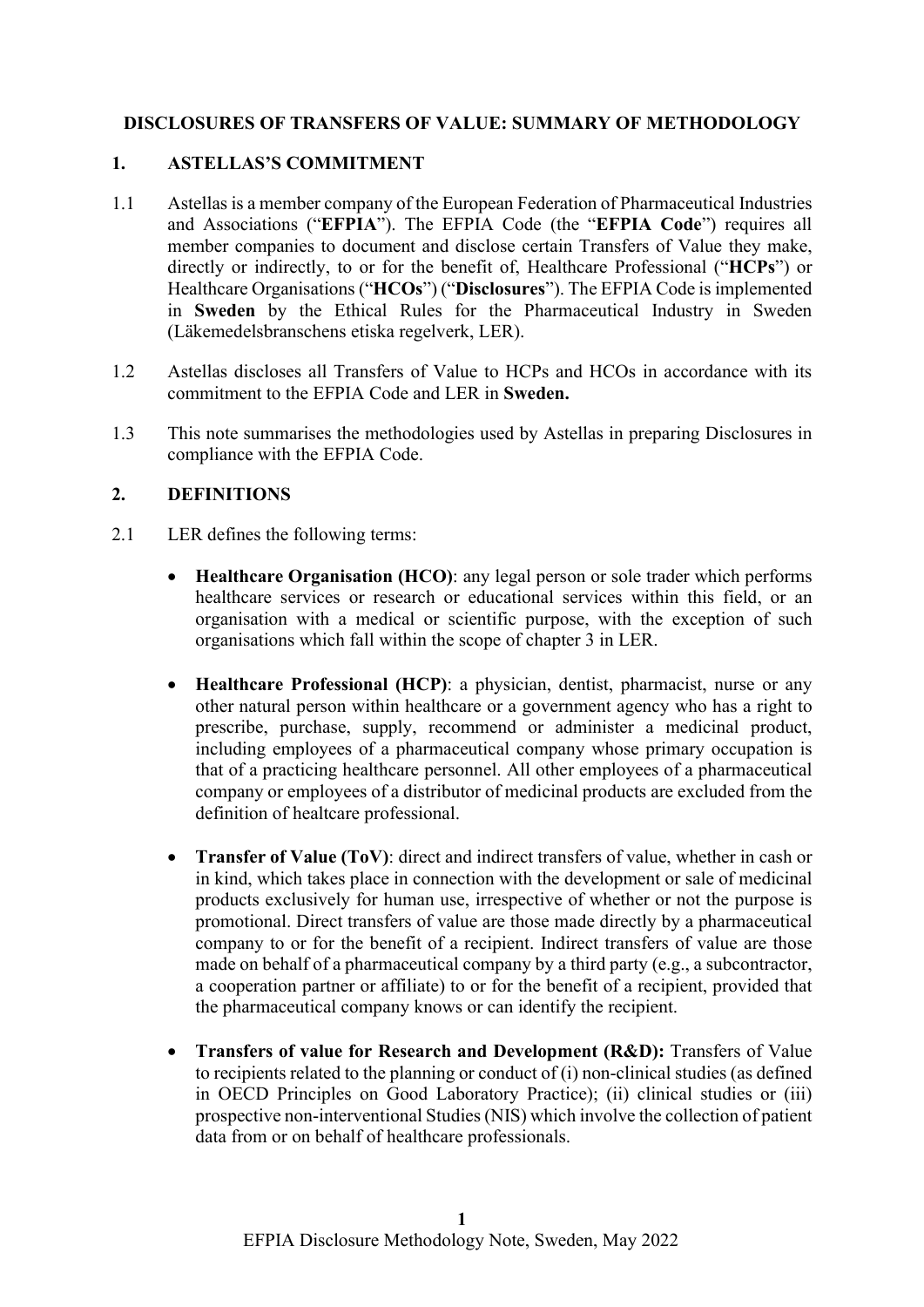In the case of differences between the EFPIA reporting template and LER for categorisation of transfers of value, the methodology below reflects the EFPIA terminology used within the standard EFPIA template.

## **3. DATA PRIVACY**

- 3.1 Astellas fully supports the principles of transparency and abides by data privacy law. Data privacy law requires Astellas to obtain permission from individual HCPs prior to disclosing individual Transfers of Value to them. Astellas makes every effort to obtain, and maintain a record of, the necessary permissions. Astellas' approach for HCP consent is 'all in' or 'all out'. In other words, the consent decision is not specific to a transaction or activity but applicable to the HCP for all transfers of value and a 'yes' decision is effective until withdrawn. HCP data will be removed or amended from the publication on the Company's webpage/regulatory platform and/or our database or other platforms as soon as reasonably practicable from the date the HCPs decision to withdraw consent is communicated to us.
- 3.2 Where HCPs do not give permission to such individual Disclosures, Astellas discloses the total amount of all Transfers of Value in the relevant category as an aggregate figure.
- 3.3 Disclosures must remain in the public domain for a minimum of three years and Astellas will document all Disclosures and retain the records for at least seven years.

## **4. TRANSFERS OF VALUE**

- 4.1 Astellas discloses the following Transfers of Value it makes to **HCOs**:
	- **Donations**: Funding (or benefits in kind) provided to HCOs for unspecified use.
	- **Grants**: Funding or support provided to HCOs in response to a request to support a specific activity that provides educational benefit or enhances patient care.
	- **Congress and educational event sponsorship**: Expenses related to the sponsorship of HCOs as congress organisers and/or secretariats & third parties on behalf of HCOs in exchange for corporate benefits at an event (*e.g.*, booth space, hosting of a symposium, stands, advertising on programmes or banners and room hire or catering if paid on behalf of an HCO). This may also include activities such as preceptorships, where expenses are paid to HCOs for arrangement of educational events.
	- **Fees:** Transfers of Value that are fees for service resulting from or related to contracts between companies and institutions, organisations or associations of Healthcare Professionals under which such institutions, organisations or associations provide any type of services to a company or any other type of funding not covered in the previous categories. Fees and Transfers of Value relating to expenses agreed in the written agreement covering the activity will be disclosed as two separate amounts, under the 'Fees' and the 'Related expenses agreed in the fee for service or consulting contract' categories.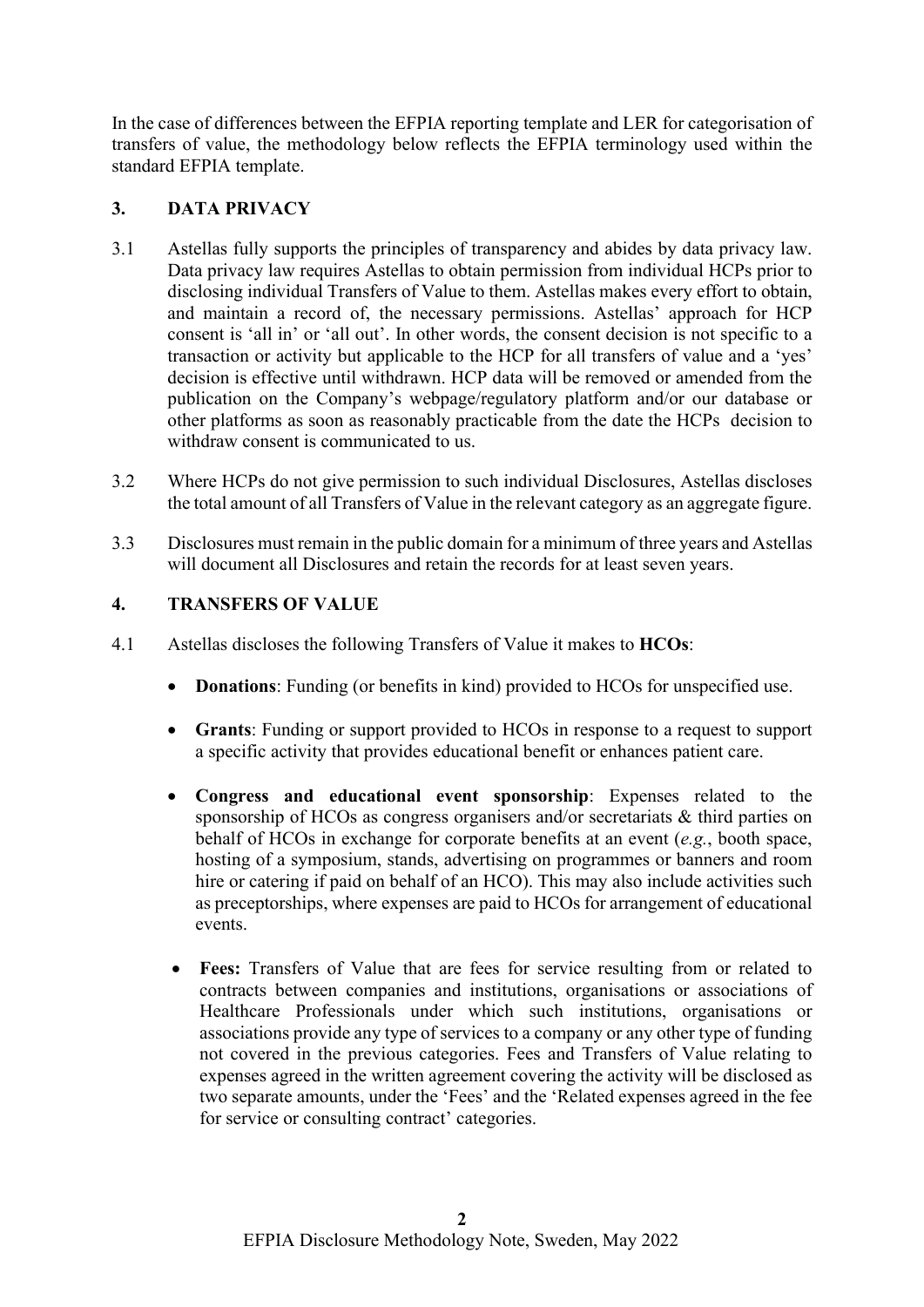- 4.2 Astellas discloses the following Transfers of Value it makes to **HCPs**:
	- **Travel:** Expenses related to the provision of travel to HCPs in relation to a fee for service contract (*e.g.*, rail travel, taxi travel, flights, reimbursement of private car miles). Where travel expenses are required for the provision of a fee for service, these will be disclosed in the category of 'Related expenses agreed in the fee for service or consulting contract'.
	- **Accommodation**: Expenses related to the provision of overnight accommodation of HCPs in relation to a fee for service contract. These will be disclosed in the category of 'Related expenses agreed in the fee for service or consulting contract'.
	- **Fees:** Transfers of Value paid to Healthcare Professionals to provide services to Astellas. These may include advisory board services, speaker services or other consulting services. Fees and Transfers of Value relating to expenses agreed in the written agreement covering the activity will be disclosed as two separate amounts, under the 'Fees' and the 'Related expenses agreed in the fee for service or consulting contract' categories.
	- In respect of each Transfer of Value described above, Astellas will disclose details only if a HCP/HCO actually receives the benefit of the transfer. For example, Astellas will not disclose a transfer relating to a flight intended to be taken by a HCP in relation to a fee for service contract if the HCP does not in fact take the flight, even if a cost is incurred by Astellas. On the other hand, Astellas will disclose a Transfer of Value if the HCP incurred the cost of the flight he/she was going to take and was directly reimbursed by Astellas.
- 4.3 Astellas discloses Transfers of Value to HCPs and HCOs that relate to **research and development** in the aggregate figure. These include expenses associated with clinical trials, non-clinical studies, non-interventional studies and investigator sponsored research.
- 4.4 Where Astellas makes a Transfer of Value to a HCP indirectly via a HCO, it discloses such transfer only once.
- 4.5 Where services for Astellas are rendered by an HCP on behalf of an HCO (for example, Astellas enters into a service contract with an HCO and the services are provided by the HCO's employee), the associated fees and expenses paid by Astellas to the HCO are disclosed as Transfers of Value made to the HCO. This is the case unless Astellas can confirm that the HCP received a benefit from the Transfer of Value, either directly from Astellas or via the HCO, (e.g., fees paid to the HCP in connection with the services he/she rendered and/or reimbursement of any related expenses the HCP incurred), in which case Astellas discloses those Transfers of Value as being transfers to the HCP. Where Astellas can identify the HCP and know that the HCO will make the full Transfer of Value to the HCP on Astellas' behalf, the Transfer of Value is disclosed as being a Transfer of Value to the HCP.
- 4.6 Where services are provided by a self-incorporated company set up by a HCP, Astellas will consider the recipient as an HCO and disclose the Transfer of Value to the HCO.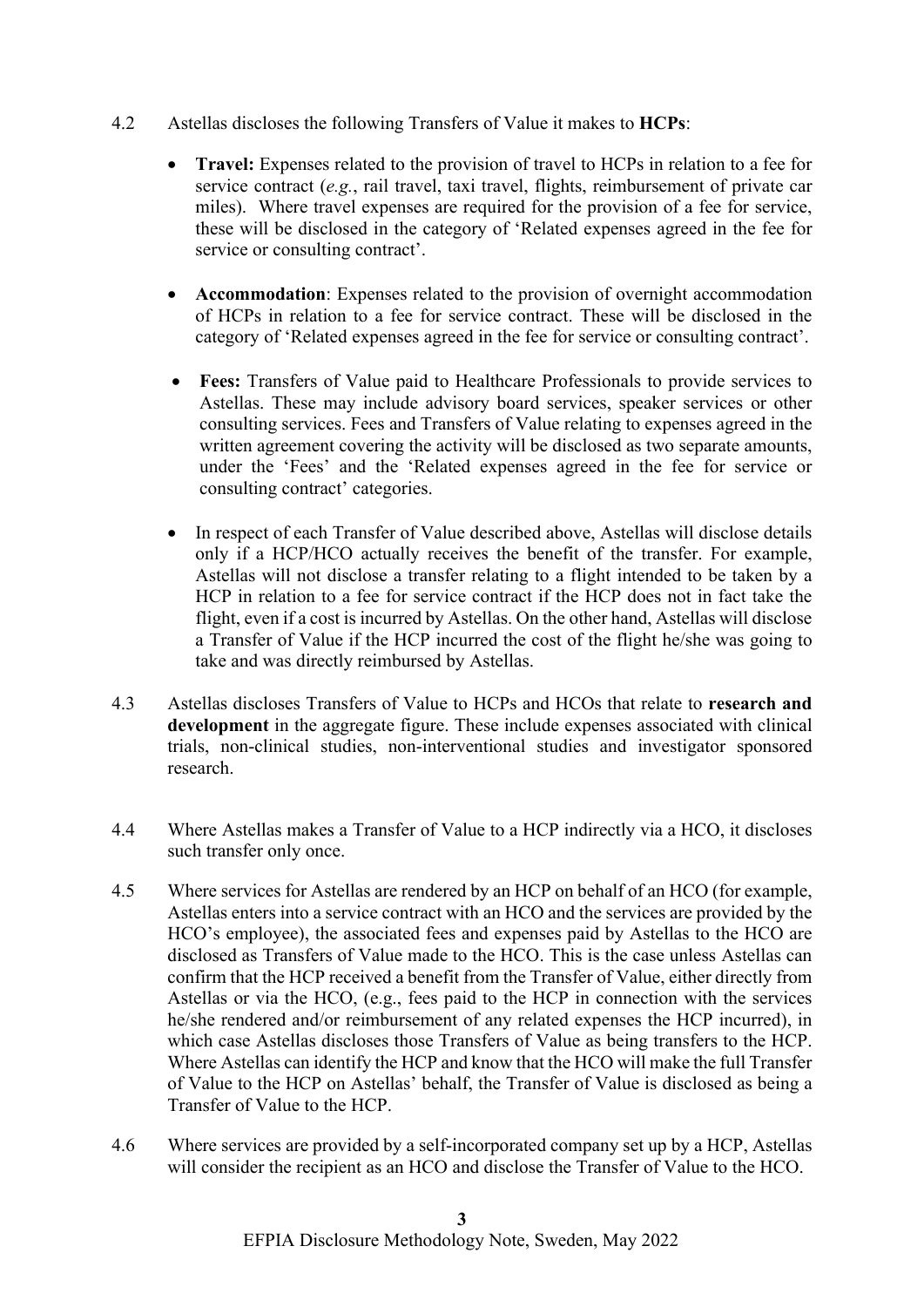# **5. COUNTRY OF DISCLOSURE**

Astellas discloses Transfers of Value based on the HCP/HCO's principal place of practice. If the HCP/HCO operates in more than one country, Astellas will select one country to be the principal place of practice and disclose Transfers of Value in that country.

## **6. CURRENCY**

Astellas discloses Transfers of Value to HCPs and HCOs who operate in **Sweden** in **Swedish kronor (SEK)**. Where Transfers of Value are made in a currency other than **SEK**, the amount will be converted into **SEK** using an annual exchange rate. Amounts disclosed in **SEK** may therefore vary slightly from the exact amount paid in the local currency.

# **7. TIMING**

Astellas discloses all Transfers of Value it makes between 1 January and 31 December of one year by 31 May of the following year. A Transfer of Value is made when the transfer is complete (*e.g.*, on payment date or transfer of value date). For example, if a contract is signed on 1 October 2021 but the payment is made on 31 January 2022, the Disclosure will be published by end June 2023.

## **8. MULTI-YEAR CONTRACTS**

Where a contract for any Transfer of Value listed in Section 4, runs for more than one year, Astellas will record Transfers of Value relating to that contract in the year the Transfer of Value was made (which may be different to the year in which the contract was agreed).

## **9. AMOUNT**

- 9.1 If possible, Astellas discloses the full amount of all Transfers of Value exclusive of VAT. In some instances, for indirect transfers of value, VAT may not be separable. In these cases, VAT has been included in the disclosure amount.
- 9.2 Astellas discloses the entire amount for all transfersof value relating to "Travel and Accommodation" or "Related expenses agreed in the fee for service or consultancy contract, including travel and accommodation" as stated in section 4.2 including VAT.
- 9.3 Transfers of Value to HCPs reflect fair market value, taking into account the nature of services rendered, the amount of time spent, and the knowledge and expertise of the HCP.
- 9.4 When Astellas is party to a co-promotion agreement, Astellas discloses only Transfers of Value made by Astellas.
- 9.5 Transfer of Value made by Astellas, irrespective of where the Astellas entity is located (e.g. transfers of value made by Astellas entities outside of **Sweden)** are included in the Disclosure report for **Sweden**.
- 9.6 If a partner/distributor is interacting with an HCP/HCO from an EFPIA member country on Astellas' behalf, Astellas will request data in relation to the ToV required by the EFPIA Code and make the disclosure per the relevant code of practice. This will be included in any disclosed spend. Where Astellas has no oversight and is not directing